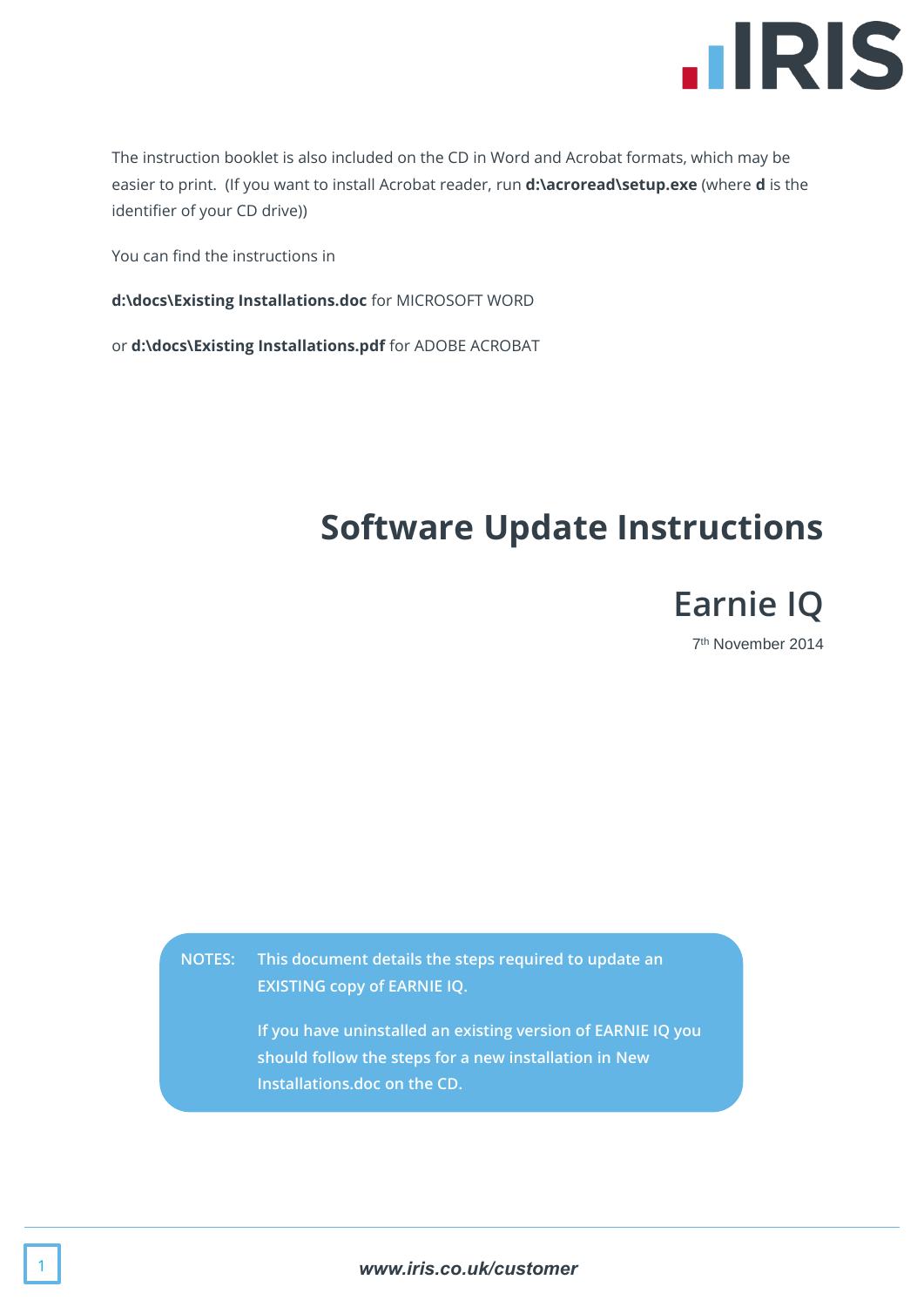# **IIRIS**

# **CONTENTS**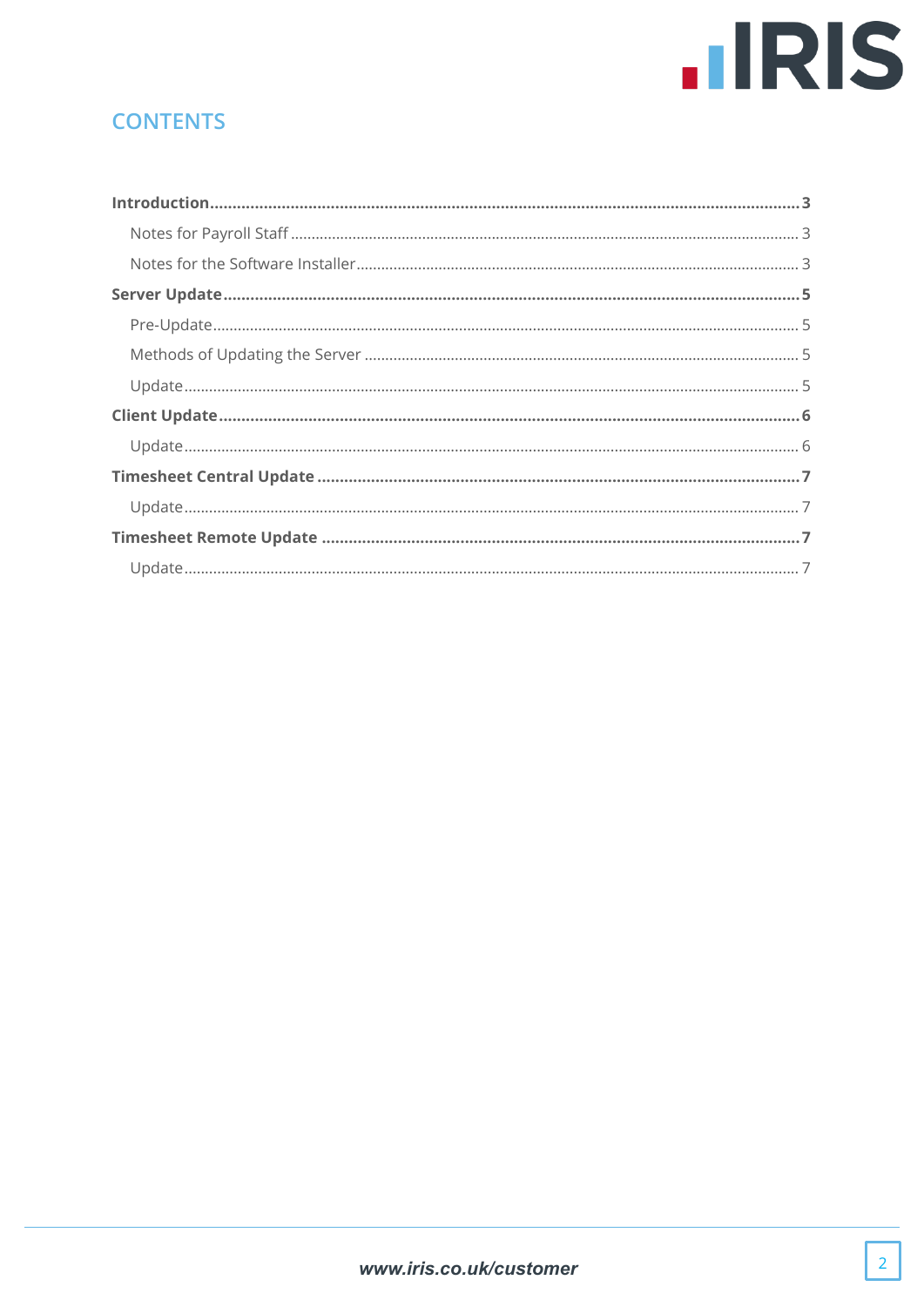

# <span id="page-2-0"></span>**Introduction**

#### <span id="page-2-1"></span>**Notes for Payroll Staff**

This document contains a number of procedures designed to guide the reader through the software update process. It applies to all updates that are received including legislative updates (April and May releases) and general software updates. In most cases it is necessary to update both the SQL Server and the client PCs. We therefore recommend that the IT department or SQL Server Administrator handle the entire update process. The Payroll Manager should liaise with the software installer to determine the best time to update.

#### **Installing Year-end Updates**

The year-end release of the software (known as the April release) is normally issued sometime around February. **It is essential that this software is installed at the earliest possible opportunity**. It is NOT necessary to complete all the payrolls for the year before applying the update. If the installation is left too late, there may not be enough time to complete the year-end process before you need to run the first payrolls in the new tax year.

#### **Performing the Year-end**

The year-end process can only be started once the April release of the software has been installed. Once this has happened, you will be able to view the instructions for moving your companies into the new tax year by selecting 'Updates' from the IQ Help menu. The instructions are also contained in a file called 'EIQUpdate.doc' which can be found in the 'Docs' folder on the April release CD. This file is in Microsoft Word format but it is also available in Adobe Acrobat format (EIQUpdate.pdf).

#### <span id="page-2-2"></span>**Notes for the Software Installer**

#### **Mandatory and Optional Releases**

Software installers who have no knowledge of payroll need to be aware that installation of some software releases is mandatory. This is to ensure compliance with changes to government legislation. There are normally one release a year that falls into this category: the April release. This update is received prior to the tax year-end which is an extremely busy time for most payroll departments. Usually, both the Client PCs and the SQL Server will need to be updated, resulting in a certain amount of down-time of the payroll system. It is therefore essential to liaise closely with the payroll department with regards to the timing of the installation. The notes below may help you plan.

Installation of other software releases is optional; however, the user will normally have requested the update in order to take advantage of the latest feature changes. Again, agreement should be reached on the installation timing.

#### 3 *www.iris.co.uk/customer*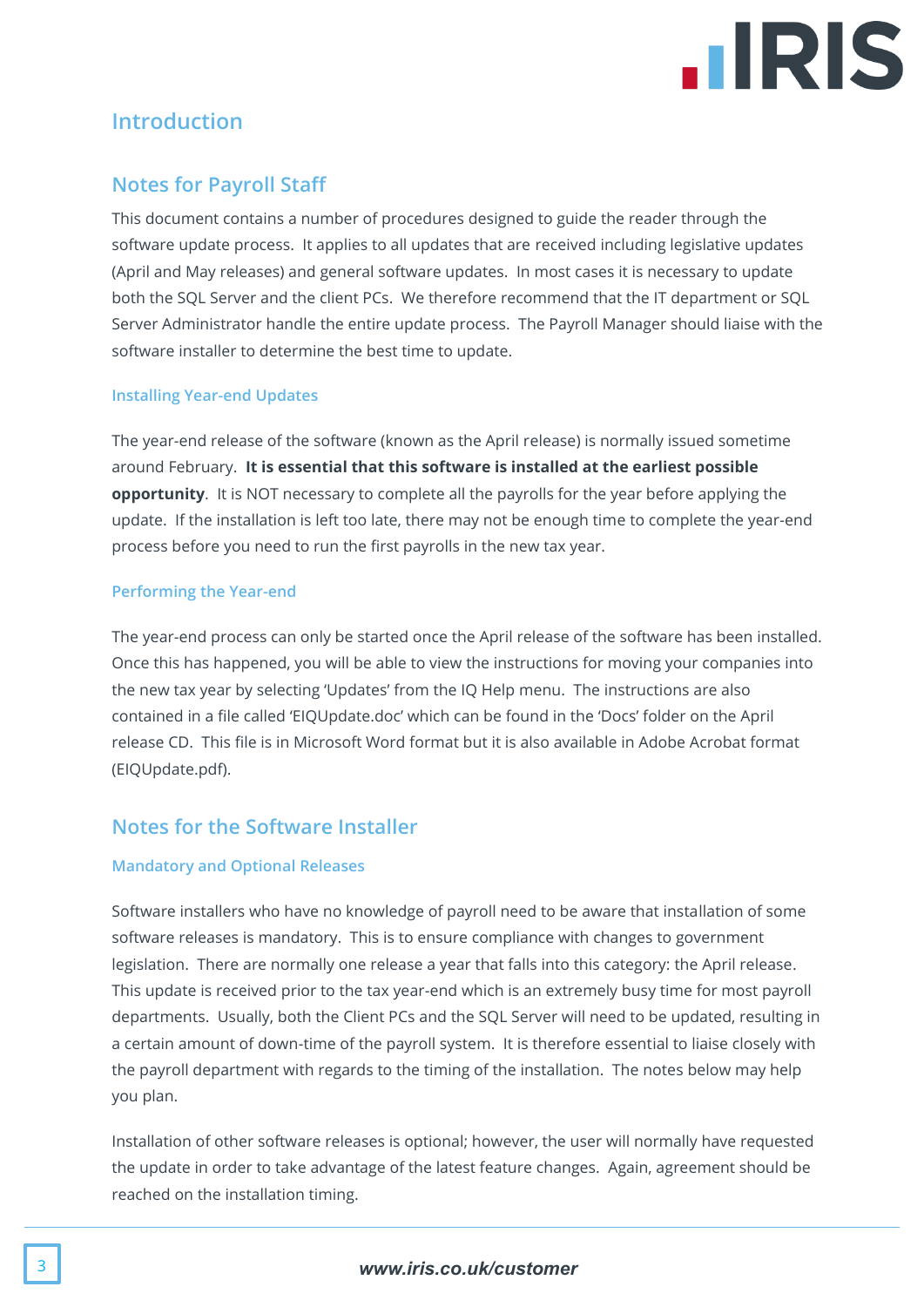

#### **When to Install**

To give payroll staff plenty of time to discharge their year-end responsibilities, it is **essential that year-end legislative updates are installed as soon as they are received.** The April release is normally issued during February. Although the Payroll Manager needs to be consulted to ensure minimal disruption to the running of the department, it is important that the installation is not delayed more than is absolutely necessary. Updating the software will not affect the users' ability to continue running payrolls in the current tax year.

The timing of the installation of non-legislative releases will depend upon the nature of the update and the demands of the payroll department. The software installer should again consult with the Payroll Manager to agree a mutually convenient time.

#### **Finding Update Information**

Details of program and legislation changes are included in **EIQUpdate.doc** which can be found in the **Docs** folder on the CD. This file is in Microsoft Word format but it is also available in Adobe Acrobat format (**EIQUpdate.pdf**). For the April release of the software this file is primarily used for the payroll year-end procedures. The same information can be found on the **Help** menu under **Updates**.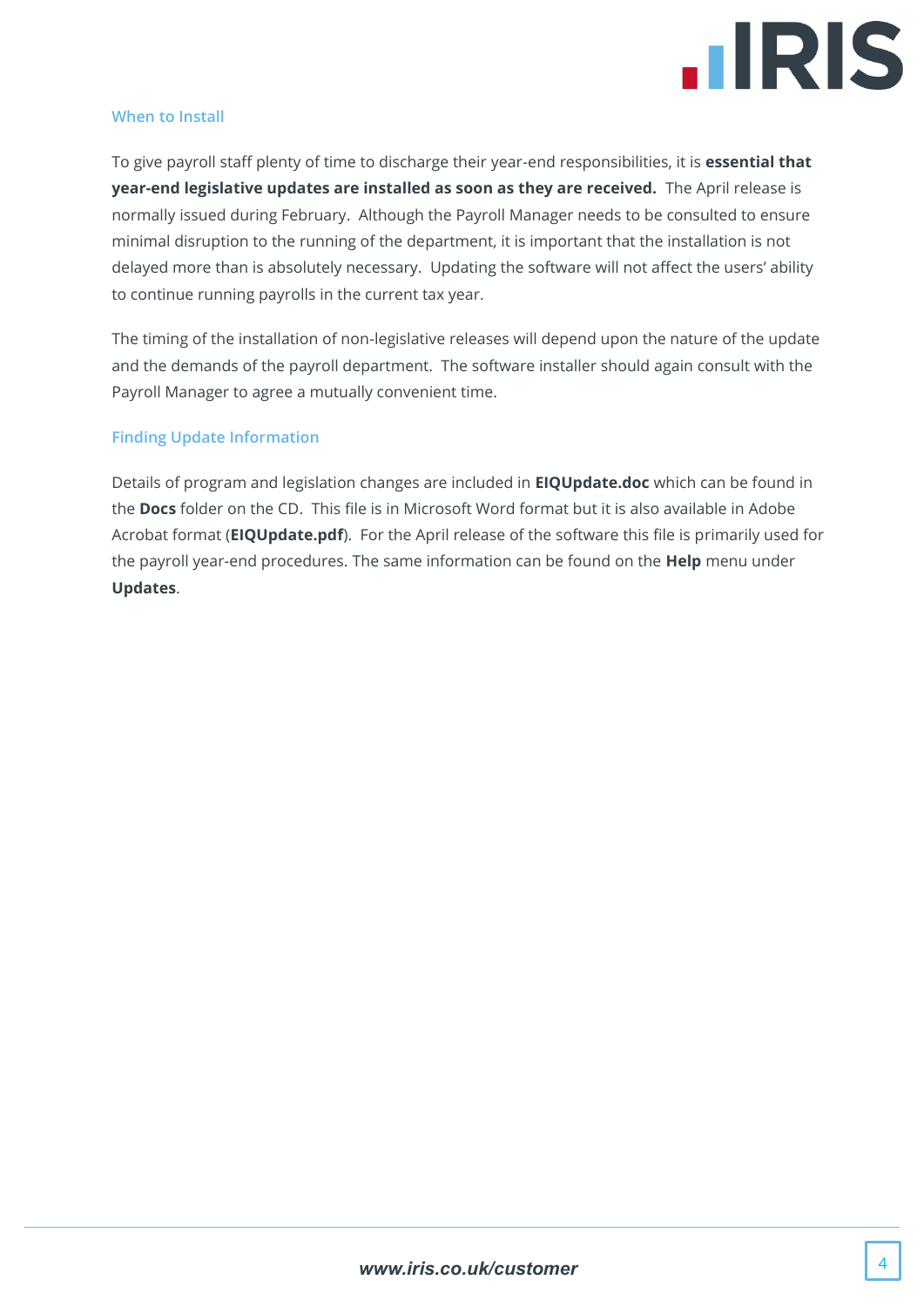

# <span id="page-4-0"></span>**Server Update**

This section describes how to **update** the **server-side** components of EARNIE IQ.

The client-side update must be performed separately. (See the next section)

# <span id="page-4-1"></span>**Pre-Update**

To update the server-side of EARNIE IQ you will require the following information:

- The name of the SQL Server instance where the EARNIE IQ databases are stored
- A valid login to the SQL Server. This will either be the "sa" account and password or an administrator login to Windows on the SQL Server

**It is recommended that all company databases, and the system database, are backed up prior to performing a Server update.**

#### <span id="page-4-2"></span>**Methods of Updating the Server**

There is now only one method of deploying the EARNIE IQ updates as the standard local server install option has been removed:

■ Using the remote deployment tools

To check the remote deployment tools have been installed on a machine go to **Start / Programs / IRIS Payroll Solutions / Earnie IQ (Server Tools)** and there will be a **Server Configuration Utility** option.

# <span id="page-4-3"></span>**Update**

#### *To Update EARNIE IQ Server (using remote deployment tools)*

- **1.** Ensure that EARNIE IQ is not running on any of the client machines
- **2.** Log into the machine to be used to deploy. Remember to log in as a user with administrator rights to the machine hosting the SQL Server
- **3.** Make sure the SQL Server is running
- **4.** Insert the EARNIE IQ CD. If the install program does not begin automatically then enter **d:\Setup.bat**, (where **d** is the letter of your CD drive), at the Windows Run command line and then press ENTER
- **5.** If you do not already have the remote deployment tools installed (or you want to perform the update from another machine):
	- **a.** Select **'Install Products'**, then **'Payroll and Timesheet Server'** and then **'Advanced remote deployment tools'**
	- **b.** Progress through the screens accepting licence terms etc to complete the installation
- **6.** To update existing release library: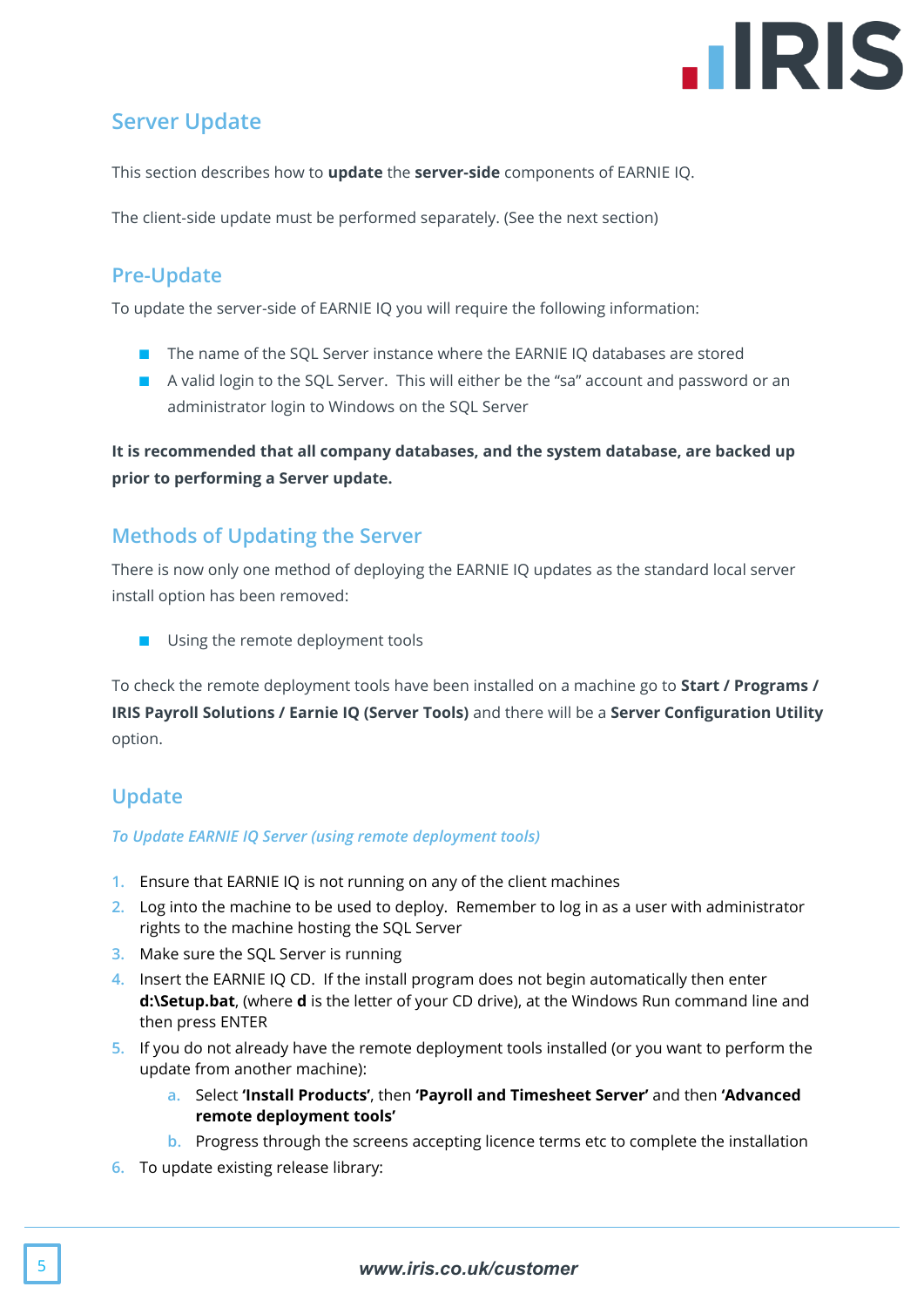

- **a.** Select **'Install Products'**, **'Payroll and Timesheet Server'**, **'Recovery and Configuration'** and then **'Update version library'**
- **b.** Wait for the message indicating that the local version library has been updated and then click **'OK'**
- **7.** To update the server:
	- **a.** Launch the **Server Configuration Utility** from the Windows menus **Start/Programs/IRIS Payroll Solutions/Earnie IQ (Server Tools)**
	- **b.** In the Configuration Manager, click **'Connect'**
	- **c.** Enter the server name and appropriate logon credentials then click **'OK'**
	- **d.** Select the **'Versioning'** section and click the **'Upgrade'** button, ensuring that the appropriate release is selected in the available versions list and confirm the upgrade

If any errors occur during the upgrade process please e-mail **[support@earnie.co.uk](mailto:support@earnie.co.uk)** and attach the text file.

# <span id="page-5-0"></span>**Client Update**

This section describes how to **update** the **client-side** components of EARNIE IQ. The server-side update must be performed separately. (See the previous section).

#### <span id="page-5-1"></span>**Update**

#### *To Update an EARNIE IQ Client*

- **1.** We recommend closing all applications before continuing
- **2.** Log into the PC where the EARNIE IQ client program is installed. Remember to log in as a user with administrator rights to that machine
- **3.** Insert the EARNIE IQ CD. If the install program does not begin automatically then enter **d:\Setup.bat**, (where **d** is the letter of your CD drive), at the Windows Run command line and then press ENTER
- **4.** Select **'Install Products'** and then **'EARNIE IQ – Client'**
- **5.** Progress through the screens accepting licence terms etc. until you reach a screen asking what type of installation you would like to do. Choose **'Typical'**
- **6.** You are then asked to confirm the details before the update proceeds to its conclusion